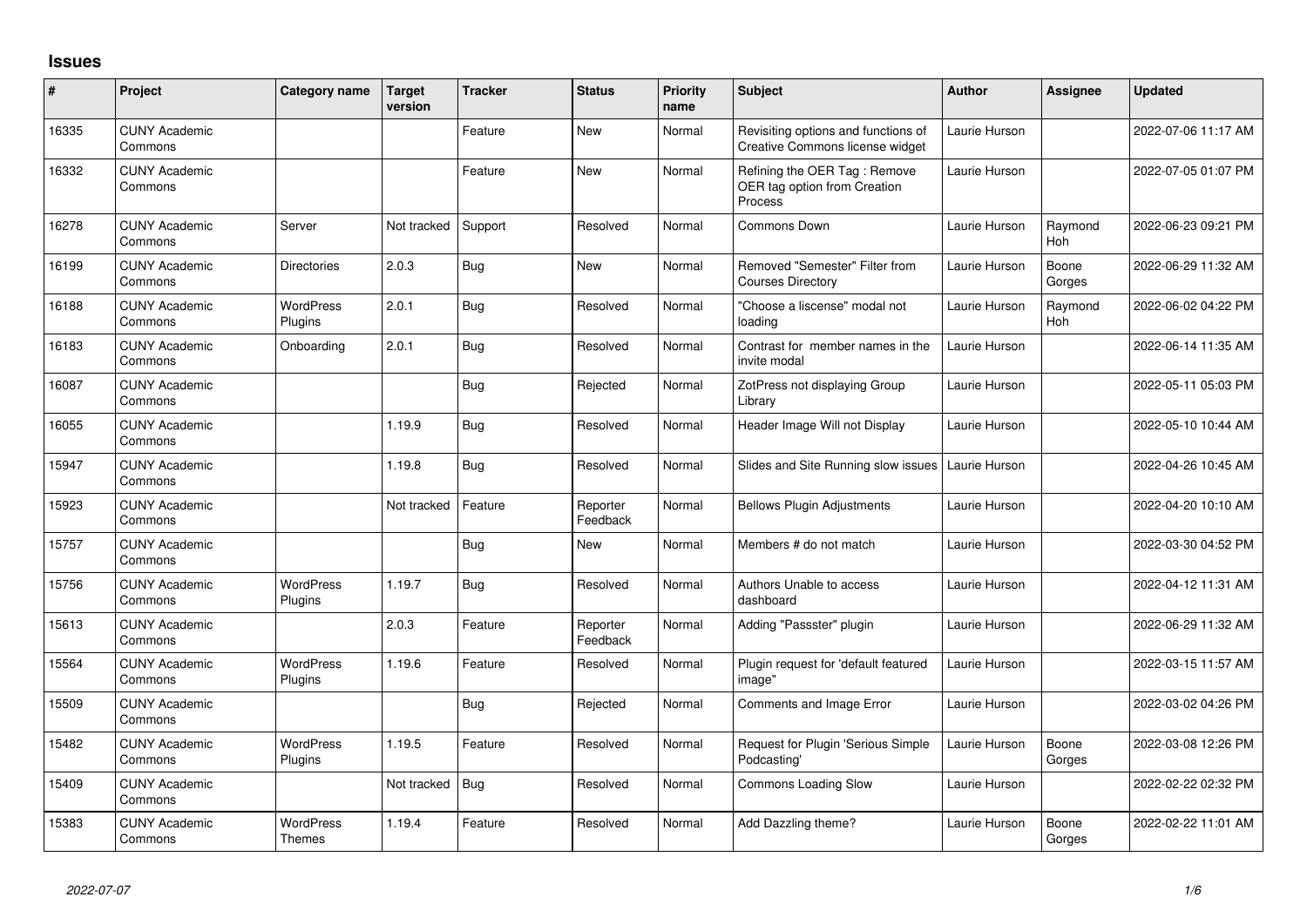| #     | <b>Project</b>                  | Category name               | Target<br>version | <b>Tracker</b> | <b>Status</b>        | <b>Priority</b><br>name | <b>Subject</b>                                                                             | <b>Author</b> | <b>Assignee</b>       | <b>Updated</b>      |
|-------|---------------------------------|-----------------------------|-------------------|----------------|----------------------|-------------------------|--------------------------------------------------------------------------------------------|---------------|-----------------------|---------------------|
| 15368 | <b>CUNY Academic</b><br>Commons |                             | 1.19.4            | Documentation  | Resolved             | Normal                  | Commons home page access                                                                   | Laurie Hurson |                       | 2022-02-17 02:24 PM |
| 15251 | <b>CUNY Academic</b><br>Commons |                             | 1.19.3            | Feature        | Resolved             | Normal                  | Add "Ultra" theme                                                                          | Laurie Hurson |                       | 2022-02-08 02:37 PM |
| 15220 | <b>CUNY Academic</b><br>Commons | Groups (misc)               | 2.0.0             | Feature        | Resolved             | Normal                  | Extending the OER Metadata Tag                                                             | Laurie Hurson | Boone<br>Gorges       | 2022-05-26 11:36 AM |
| 15219 | <b>CUNY Academic</b><br>Commons | Layout                      | 1.19.3            | Bug            | Resolved             | Normal                  | Alignment with Rowling Theme                                                               | Laurie Hurson | Raymond<br><b>Hoh</b> | 2022-02-08 02:38 PM |
| 15176 | <b>CUNY Academic</b><br>Commons |                             | Not tracked       | Support        | Reporter<br>Feedback | Normal                  | Archiving Q Writing & Old<br><b>Wordpress Sites on the Commons</b>                         | Laurie Hurson |                       | 2022-02-08 10:28 AM |
| 14940 | <b>CUNY Academic</b><br>Commons |                             |                   | Bug            | New                  | Normal                  | Discrepancy between Commons<br>profile "sites" and actual # of sites                       | Laurie Hurson |                       | 2021-11-08 11:09 AM |
| 14936 | <b>CUNY Academic</b><br>Commons |                             |                   | <b>Bug</b>     | <b>New</b>           | Normal                  | Commons websites blocked by SPS<br>campus network                                          | Laurie Hurson |                       | 2021-11-03 03:57 PM |
| 14897 | <b>CUNY Academic</b><br>Commons | Courses                     | 1.19.0            | Feature        | Resolved             | Normal                  | Adding "Instructor" field to indicate<br>which Admin is Instructor of a<br>"teaching" site | Laurie Hurson | Raymond<br>Hoh        | 2022-01-04 11:19 AM |
| 14878 | <b>CUNY Academic</b><br>Commons |                             |                   | Feature        | Rejected             | Normal                  | Bulk delete forum replies                                                                  | Laurie Hurson | Raymond<br>Hoh        | 2022-04-28 11:35 AM |
| 14791 | <b>CUNY Academic</b><br>Commons |                             | Not tracked       | <b>Bug</b>     | Resolved             | Normal                  | Default author on conference<br>template                                                   | Laurie Hurson |                       | 2021-09-21 11:07 AM |
| 14787 | <b>CUNY Academic</b><br>Commons | Plugin Packages             | Future<br>release | Feature        | <b>New</b>           | Normal                  | Creating a "Design" plugin package                                                         | Laurie Hurson | scott voth            | 2022-04-27 04:56 PM |
| 14786 | <b>CUNY Academic</b><br>Commons | Groups (misc)               | 1.19.0            | Feature        | Resolved             | Normal                  | Adding "class project" purpose                                                             | Laurie Hurson | Boone<br>Gorges       | 2022-01-04 11:20 AM |
| 14777 | <b>CUNY Academic</b><br>Commons | Courses                     | 1.19.0            | Outreach       | Resolved             | Normal                  | Email to faculty who create course<br>groups and site                                      | Laurie Hurson |                       | 2022-01-04 11:24 AM |
| 14767 | <b>CUNY Academic</b><br>Commons | <b>WordPress</b><br>Plugins | Not tracked       | Support        | Resolved             | Normal                  | Kadence Block Plugin Icons not<br>workina                                                  | Laurie Hurson |                       | 2022-04-27 04:31 PM |
| 14726 | <b>CUNY Academic</b><br>Commons |                             | Not tracked       | Bug            | Resolved             | Normal                  | Group not letting me connect to<br>already existing site                                   | Laurie Hurson | Jeremy Felt           | 2021-09-10 10:08 AM |
| 14538 | <b>CUNY Academic</b><br>Commons |                             | Not tracked       | Support        | Reporter<br>Feedback | Normal                  | <b>Weebly To Commons</b>                                                                   | Laurie Hurson |                       | 2021-09-14 10:47 AM |
| 14504 | <b>CUNY Academic</b><br>Commons |                             | Not tracked       | Publicity      | Reporter<br>Feedback | Normal                  | Adding showcases to home page<br>menu                                                      | Laurie Hurson | Boone<br>Gorges       | 2022-01-19 03:26 PM |
| 14475 | <b>CUNY Academic</b><br>Commons |                             | Not tracked       | Publicity      | <b>New</b>           | Normal                  | <b>OER Showcase Page</b>                                                                   | Laurie Hurson | Laurie Hurson         | 2021-09-14 10:46 AM |
| 14457 | <b>CUNY Academic</b><br>Commons | Courses                     | 1.19.0            | Feature        | Resolved             | Normal                  | Toggle for Public Sites in Course<br>Directory                                             | Laurie Hurson | Boone<br>Gorges       | 2022-01-04 11:16 AM |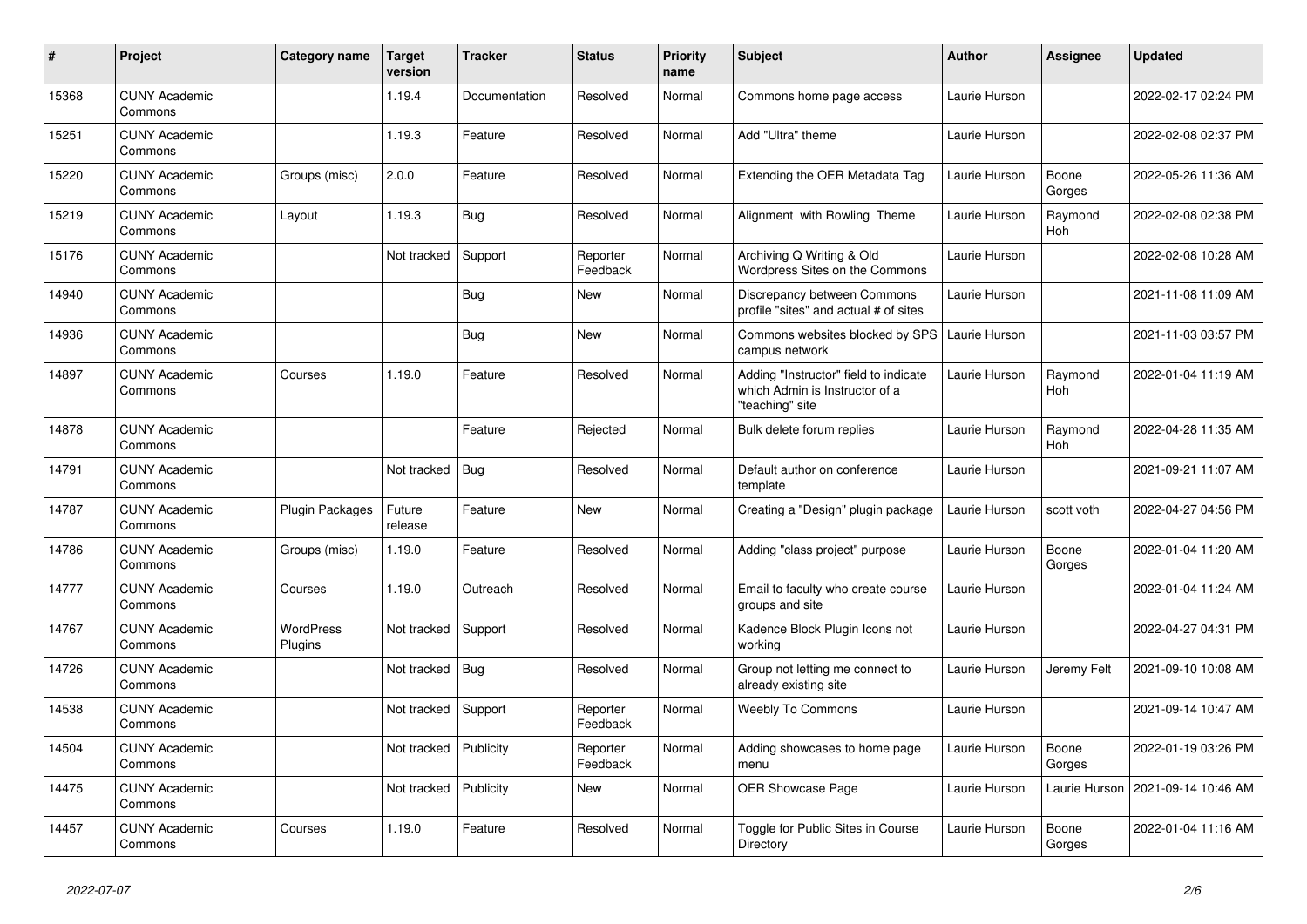| $\sharp$ | Project                         | Category name                | <b>Target</b><br>version | <b>Tracker</b> | <b>Status</b> | <b>Priority</b><br>name | <b>Subject</b>                                            | Author        | Assignee          | <b>Updated</b>      |
|----------|---------------------------------|------------------------------|--------------------------|----------------|---------------|-------------------------|-----------------------------------------------------------|---------------|-------------------|---------------------|
| 14451    | <b>CUNY Academic</b><br>Commons | <b>Blogs</b><br>(BuddyPress) | 1.18.10                  | <b>Bug</b>     | Resolved      | Normal                  | Search filtering not working correctly                    | Laurie Hurson | Boone<br>Gorges   | 2021-05-12 03:24 PM |
| 14439    | <b>CUNY Academic</b><br>Commons | Spam/Spam<br>Prevention      | 2.0.2                    | Support        | Resolved      | Normal                  | Aprroved comments held for<br>moderation                  | Laurie Hurson | Raymond<br>Hoh    | 2022-06-28 09:18 PM |
| 14380    | <b>CUNY Academic</b><br>Commons |                              | 1.18.10                  | Feature        | Resolved      | Normal                  | SPLOT Site for User stories                               | Laurie Hurson |                   | 2021-05-11 11:37 AM |
| 14287    | <b>CUNY Academic</b><br>Commons |                              | 1.18.8                   | Feature        | Resolved      | Normal                  | Add Eventbrite Plugin                                     | Laurie Hurson |                   | 2021-04-13 11:21 AM |
| 14266    | <b>CUNY Academic</b><br>Commons |                              | Not tracked              | Bug            | Resolved      | Normal                  | Jquery Emails?                                            | Laurie Hurson |                   | 2021-09-14 10:43 AM |
| 14249    | <b>CUNY Academic</b><br>Commons |                              | Not tracked              | Bug            | Resolved      | Normal                  | Loom Embed Issue                                          | Laurie Hurson |                   | 2021-04-13 11:07 AM |
| 14227    | <b>CUNY Academic</b><br>Commons |                              |                          | <b>Bug</b>     | Rejected      | Normal                  | Missing Appearance section of<br>Dashboard                | Laurie Hurson |                   | 2021-03-24 04:08 PM |
| 14208    | <b>CUNY Academic</b><br>Commons |                              |                          | Feature        | Resolved      | Normal                  | Loom Videos                                               | Laurie Hurson |                   | 2021-03-23 02:25 PM |
| 14179    | <b>CUNY Academic</b><br>Commons | Home Page                    | 1.19.0                   | Feature        | Resolved      | Normal                  | Featured Sites and Groups for<br>Home Page Redesign       | Laurie Hurson | Colin<br>McDonald | 2022-01-04 12:03 PM |
| 14170    | <b>CUNY Academic</b><br>Commons | Courses                      | 1.19.0                   | Feature        | Resolved      | Normal                  | Collecting OER Metadata                                   | Laurie Hurson | Boone<br>Gorges   | 2022-01-04 12:02 PM |
| 14115    | <b>CUNY Academic</b><br>Commons | Shortcodes and<br>embeds     | 1.18.6                   | Feature        | Resolved      | Normal                  | Add Twine Embed Plugin                                    | Laurie Hurson | Boone<br>Gorges   | 2021-03-11 10:53 AM |
| 14095    | <b>CUNY Academic</b><br>Commons |                              | 1.18.7                   | Bug            | Resolved      | Normal                  | Ensemble Plugin not updating URL                          | Laurie Hurson | Boone<br>Gorges   | 2021-03-23 11:43 AM |
| 14051    | <b>CUNY Academic</b><br>Commons | Courses                      | Not tracked              | Bug            | Resolved      | Normal                  | Updating Instructor on Course<br><b>Directory Listing</b> | Laurie Hurson | Boone<br>Gorges   | 2021-03-05 12:56 PM |
| 14018    | <b>CUNY Academic</b><br>Commons | Group Forums                 | 1.18.7                   | Feature        | Resolved      | Normal                  | Forum design improvements                                 | Laurie Hurson | Boone<br>Gorges   | 2021-03-23 11:43 AM |
| 13915    | <b>CUNY Academic</b><br>Commons |                              |                          | Support        | Resolved      | Normal                  | Writing in Markdown Question                              | Laurie Hurson |                   | 2021-02-23 10:46 AM |
| 13857    | <b>CUNY Academic</b><br>Commons |                              |                          | Publicity      | Resolved      | Normal                  | Student Numbers for Annual Report                         | Laurie Hurson |                   | 2021-01-24 01:04 PM |
| 13706    | <b>CUNY Academic</b><br>Commons |                              | 1.18.1                   | Feature        | Resolved      | Normal                  | Github embed                                              | Laurie Hurson |                   | 2020-12-22 03:39 PM |
| 13678    | <b>CUNY Academic</b><br>Commons | WordPress<br>Themes          | 1.18.1                   | Feature        | Resolved      | Normal                  | Theme request                                             | Laurie Hurson |                   | 2020-12-22 03:38 PM |
| 13650    | <b>CUNY Academic</b><br>Commons | Group Library                | Future<br>release        | Feature        | <b>New</b>    | Normal                  | Forum Attachments in Group<br>Library                     | Laurie Hurson |                   | 2021-11-19 12:30 PM |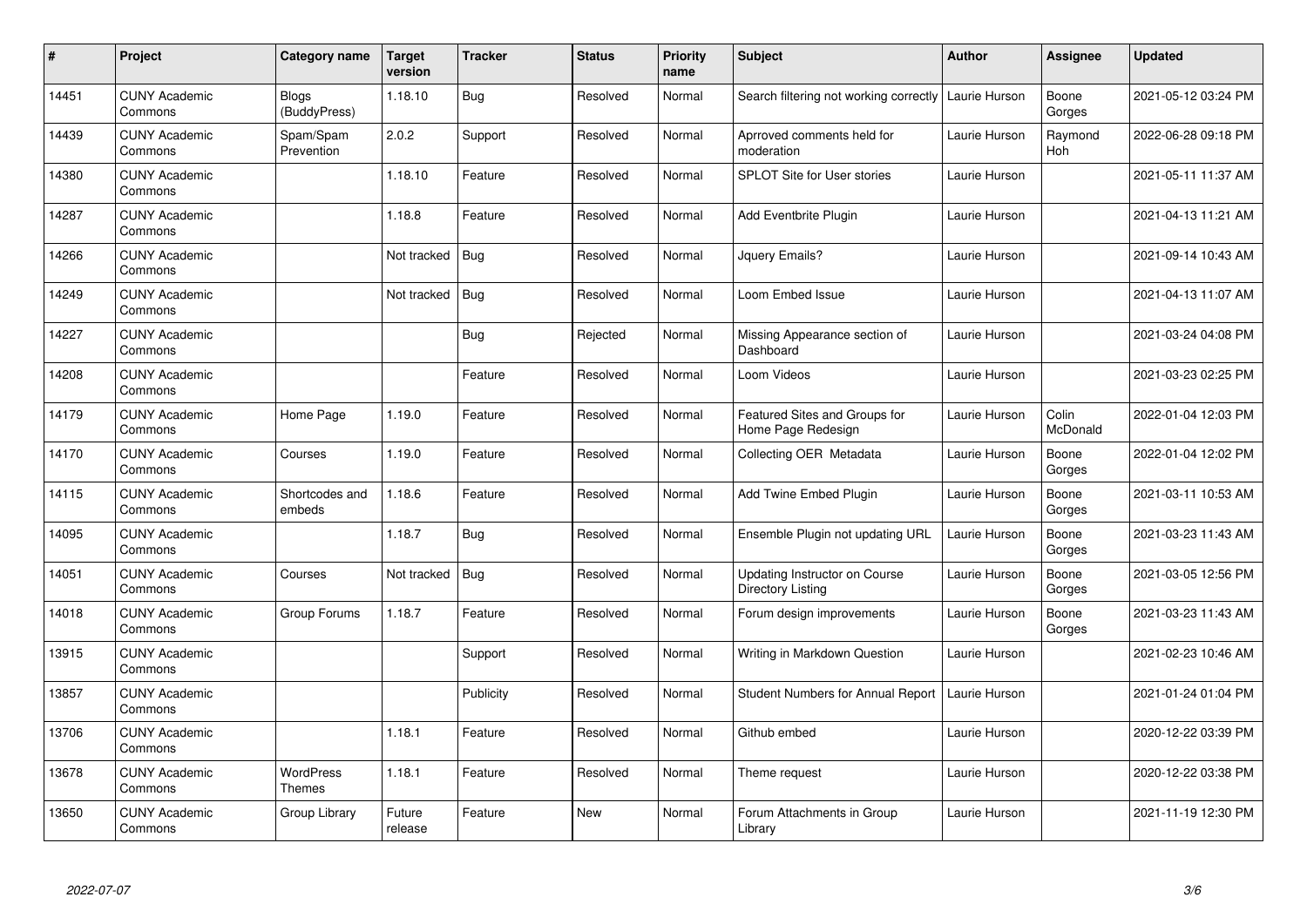| #     | Project                         | Category name               | Target<br>version | <b>Tracker</b> | <b>Status</b>        | <b>Priority</b><br>name | <b>Subject</b>                                                  | <b>Author</b> | <b>Assignee</b>       | <b>Updated</b>      |
|-------|---------------------------------|-----------------------------|-------------------|----------------|----------------------|-------------------------|-----------------------------------------------------------------|---------------|-----------------------|---------------------|
| 13632 | <b>CUNY Academic</b><br>Commons |                             | Not tracked       | Bug            | Resolved             | Normal                  | Deleting Files in Group Library                                 | Laurie Hurson |                       | 2021-09-14 10:41 AM |
| 13578 | <b>CUNY Academic</b><br>Commons |                             | 1.17.8            | Support        | Resolved             | Normal                  | ODP File type upload                                            | Laurie Hurson |                       | 2020-11-17 09:52 AM |
| 13068 | <b>CUNY Academic</b><br>Commons | Courses                     | 1.17.2            | Bug            | Resolved             | Normal                  | Deleted groups appearing in<br>courses list                     | Laurie Hurson | Boone<br>Gorges       | 2020-08-25 11:27 AM |
| 12519 | <b>CUNY Academic</b><br>Commons | User Experience             | 1.16.8            | <b>Bug</b>     | Resolved             | Normal                  | Registration and Home Page links<br>on Mobile                   | Laurie Hurson | Raymond<br><b>Hoh</b> | 2020-03-17 05:03 PM |
| 12484 | <b>CUNY Academic</b><br>Commons |                             | Not tracked       | Support        | Reporter<br>Feedback | Normal                  | Sign up Code for COIL Course<br>starting in March               | Laurie Hurson | <b>Matt Gold</b>      | 2020-03-02 02:26 PM |
| 12448 | <b>CUNY Academic</b><br>Commons | Courses                     | 1.17.0            | Bug            | Resolved             | Normal                  | Course metadata should update on<br>site/group metadata update  | Laurie Hurson | Boone<br>Gorges       | 2020-07-15 12:09 PM |
| 12447 | <b>CUNY Academic</b><br>Commons | Courses                     | 1.18.0            | Feature        | Resolved             | Normal                  | Tallying Forum Participation                                    | Laurie Hurson | Raymond<br>Hoh        | 2020-12-08 11:32 AM |
| 12446 | <b>CUNY Academic</b><br>Commons | Groups (misc)               | Future<br>release | Feature        | Reporter<br>Feedback | Normal                  | Toggle default site to group forum<br>postina                   | Laurie Hurson | Laurie Hurson         | 2020-03-10 11:57 AM |
| 12438 | <b>CUNY Academic</b><br>Commons | Courses                     | Not tracked       | <b>Bug</b>     | <b>New</b>           | Normal                  | Site appearing twice                                            | Laurie Hurson | Boone<br>Gorges       | 2020-02-18 01:34 PM |
| 12391 | <b>CUNY Academic</b><br>Commons | <b>WordPress</b><br>Themes  | 1.16.5            | Feature        | Resolved             | Normal                  | Theme request - Ocean WP                                        | Laurie Hurson |                       | 2020-02-11 11:28 AM |
| 12340 | <b>CUNY Academic</b><br>Commons | Blogs<br>(BuddyPress)       | 1.16.7            | Feature        | Resolved             | Normal                  | Tweaking CC licensing on sites                                  | Laurie Hurson | Raymond<br>Hoh        | 2020-03-10 11:54 AM |
| 12328 | <b>CUNY Academic</b><br>Commons |                             | Not tracked       | Support        | New                  | Normal                  | Sign up Code for Non-CUNY<br>Faculty                            | Laurie Hurson |                       | 2020-01-28 10:25 AM |
| 12278 | <b>CUNY Academic</b><br>Commons | <b>WordPress</b><br>(misc)  | 1.16.3            | <b>Bug</b>     | Resolved             | Normal                  | Cannot acces dashboard due to<br>"Critical Error"               | Laurie Hurson | Raymond<br>Hoh        | 2020-01-10 02:04 PM |
| 12275 | <b>CUNY Academic</b><br>Commons | <b>BuddyPress</b><br>(misc) | Not tracked       | <b>Bug</b>     | Resolved             | Normal                  | Error in Members Directory                                      | Laurie Hurson | Boone<br>Gorges       | 2020-01-09 02:40 PM |
| 12183 | <b>CUNY Academic</b><br>Commons |                             | 1.16.1            | <b>Bug</b>     | Resolved             | Normal                  | User cannot access their sites                                  | Laurie Hurson | Boone<br>Gorges       | 2019-12-05 11:04 AM |
| 12140 | <b>CUNY Academic</b><br>Commons | Accessibility               | 1.17.0            | <b>Bug</b>     | Resolved             | Normal                  | Fixing Size/Contrast of "Recently<br><b>Active Text"</b>        | Laurie Hurson | Boone<br>Gorges       | 2020-07-14 12:22 PM |
| 12139 | <b>CUNY Academic</b><br>Commons |                             | 1.16.5            | Feature        | Resolved             | Normal                  | <b>Addressing Redundant Links</b><br><b>Accessibility Issue</b> | Laurie Hurson | Boone<br>Gorges       | 2020-02-11 10:57 AM |
| 12121 | <b>CUNY Academic</b><br>Commons | <b>WordPress</b><br>Plugins | 2.0.3             | Feature        | Reporter<br>Feedback | Normal                  | Embedding H5P Iframes on<br>Commons Site                        | Laurie Hurson | Boone<br>Gorges       | 2022-06-29 11:32 AM |
| 12023 | <b>CUNY Academic</b><br>Commons |                             | Not tracked       | Feature        | Rejected             | Normal                  | Surfacing Site Storage Capacity &<br>Use                        | Laurie Hurson |                       | 2019-10-29 02:15 PM |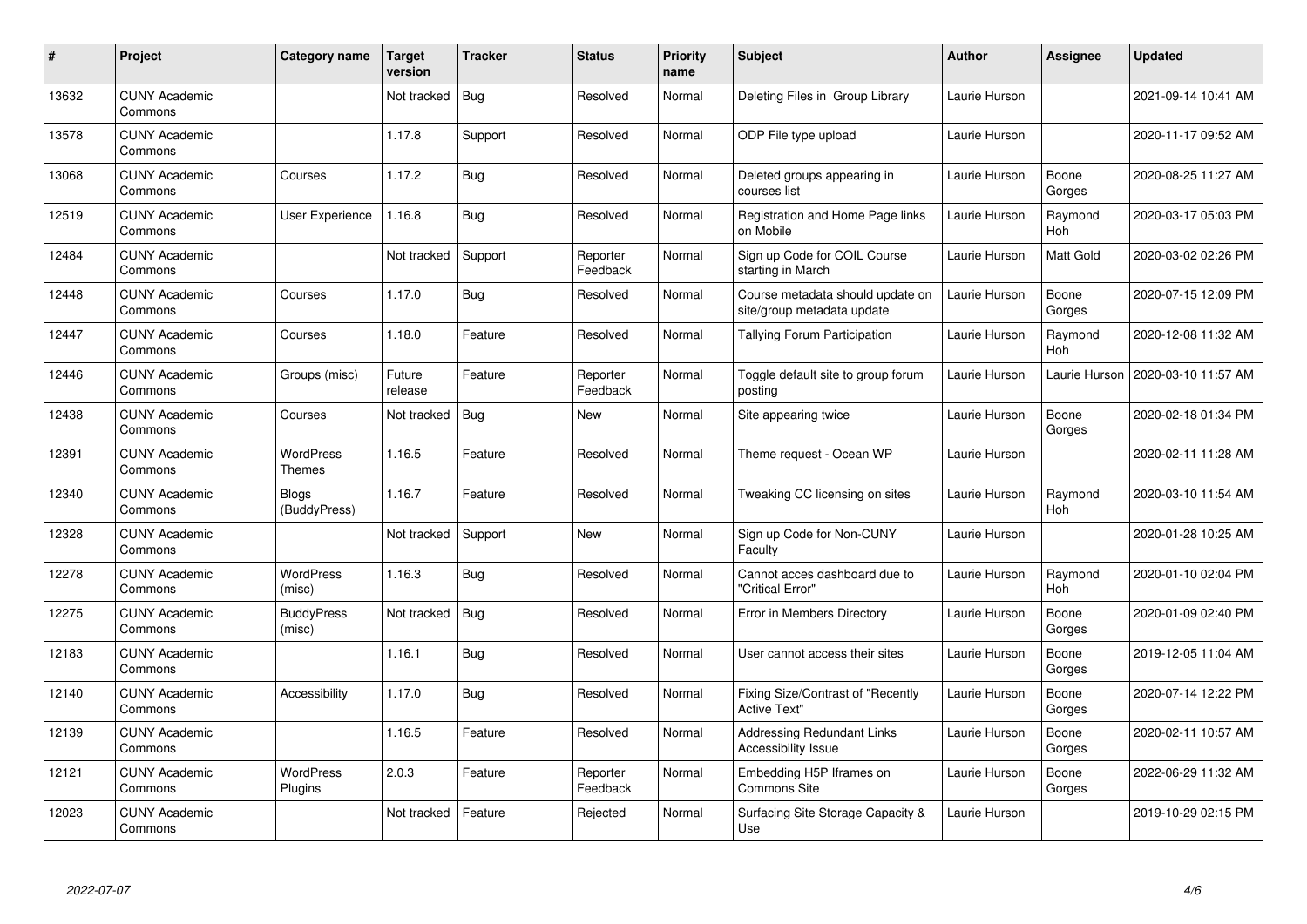| $\#$  | Project                         | Category name               | <b>Target</b><br>version | <b>Tracker</b> | <b>Status</b>        | <b>Priority</b><br>name | <b>Subject</b>                                                            | Author        | <b>Assignee</b> | <b>Updated</b>      |
|-------|---------------------------------|-----------------------------|--------------------------|----------------|----------------------|-------------------------|---------------------------------------------------------------------------|---------------|-----------------|---------------------|
| 11937 | <b>CUNY Academic</b><br>Commons | Reckoning                   | 2.0.0                    | Feature        | Resolved             | Normal                  | Integration between WP Grade<br><b>Comments and Reckoning</b>             | Laurie Hurson | Boone<br>Gorges | 2022-05-26 11:36 AM |
| 11906 | <b>CUNY Academic</b><br>Commons |                             | 1.16.8                   | Documentation  | Resolved             | Normal                  | Commons "Help" and Teaching Site<br>Overhaul                              | Laurie Hurson | Laurie Hurson   | 2020-03-10 02:16 PM |
| 11879 | <b>CUNY Academic</b><br>Commons |                             | Not tracked              | <b>Bug</b>     | <b>New</b>           | Normal                  | Hypothesis comments appearing on<br>multiple, different pdfs across blogs | Laurie Hurson | Laurie Hurson   | 2019-09-19 02:39 PM |
| 11862 | <b>CUNY Academic</b><br>Commons | <b>WordPress</b><br>Plugins | 1.16                     | <b>Bug</b>     | Resolved             | Normal                  | Testing WP Grade Comments for<br>inclusion on Commons                     | Laurie Hurson | Raymond<br>Hoh  | 2019-11-15 12:54 PM |
| 11843 | <b>CUNY Academic</b><br>Commons | <b>WordPress</b><br>(misc)  | Future<br>release        | Design/UX      | <b>New</b>           | Normal                  | Tweaking the Gutenberg Editor<br>Interface                                | Laurie Hurson |                 | 2022-04-26 12:00 PM |
| 11836 | <b>CUNY Academic</b><br>Commons | Onboarding                  | 1.15.9                   | Bug            | Resolved             | Normal                  | Invite and "Claim Key" Confusion                                          | Laurie Hurson |                 | 2019-09-10 02:34 PM |
| 11833 | <b>CUNY Academic</b><br>Commons |                             | 1.16                     | Feature        | Resolved             | Normal                  | CC Image Plugin                                                           | Laurie Hurson |                 | 2019-11-08 10:58 AM |
| 11821 | <b>CUNY Academic</b><br>Commons |                             | Not tracked              | Documentation  | Resolved             | Normal                  | Broken link on commons<br>documentation post                              | Laurie Hurson | scott voth      | 2019-09-04 03:54 PM |
| 11803 | <b>CUNY Academic</b><br>Commons | WordPress<br>Plugins        | 1.15.9                   | Bug            | Resolved             | Normal                  | Settings > Writing Editor Switch<br>Error                                 | Laurie Hurson | Raymond<br>Hoh  | 2019-08-28 02:48 PM |
| 11789 | <b>CUNY Academic</b><br>Commons | Courses                     | Future<br>release        | Feature        | New                  | Normal                  | Ability to remove item from Courses<br>list                               | Laurie Hurson | Sonja Leix      | 2019-09-24 12:28 PM |
| 11674 | <b>CUNY Academic</b><br>Commons | <b>WordPress</b><br>Themes  | Not tracked              | <b>Bug</b>     | Resolved             | Normal                  | Thematic theme: Remove/make<br>unavailable                                | Laurie Hurson |                 | 2019-07-30 06:01 PM |
| 11482 | <b>CUNY Academic</b><br>Commons |                             | Not tracked              | <b>Bug</b>     | Resolved             | Normal                  | Page Authors on Sites create with<br>template                             | Laurie Hurson |                 | 2020-01-27 03:11 PM |
| 11415 | <b>CUNY Academic</b><br>Commons | WordPress<br>Plugins        | Not tracked              | Bug            | Reporter<br>Feedback | Normal                  | Blog Subscriptions in Jetpack                                             | Laurie Hurson |                 | 2019-05-14 10:34 AM |
| 11208 | <b>CUNY Academic</b><br>Commons |                             | Not tracked              | Support        | Resolved             | Normal                  | Password Protected Page Not<br>Working when page set to<br>page for posts | Laurie Hurson | scott voth      | 2019-03-27 03:08 PM |
| 11201 | <b>CUNY Academic</b><br>Commons | <b>WordPress</b><br>(misc)  | 1.16                     | Feature        | Resolved             | Normal                  | Add "Request to Join this Site"<br>button?                                | Laurie Hurson | Raymond<br>Hoh  | 2019-12-04 10:51 AM |
| 11200 | <b>CUNY Academic</b><br>Commons | Reckoning                   | 1.14.8                   | Bug            | Resolved             | Normal                  | User Summary (Reckoning plugin)<br>not linking to single user content     | Laurie Hurson |                 | 2019-10-04 02:31 PM |
| 11193 | <b>CUNY Academic</b><br>Commons | WordPress<br>(misc)         | 1.14.11                  | Support        | Resolved             | Normal                  | <b>Embedding StoryMaps JS</b>                                             | Laurie Hurson | Raymond<br>Hoh  | 2019-04-23 10:54 AM |
| 11131 | <b>CUNY Academic</b><br>Commons |                             | Future<br>release        | Feature        | Reporter<br>Feedback | Normal                  | <b>Image Annotation Plugins</b>                                           | Laurie Hurson |                 | 2019-02-26 11:33 AM |
| 11043 | <b>CUNY Academic</b><br>Commons | Courses                     | 1.14.6                   | <b>Bug</b>     | Resolved             | Normal                  | All Group Admins displaying as<br>"instructors" on Courses Tab            | Laurie Hurson | Boone<br>Gorges | 2019-02-05 02:06 PM |